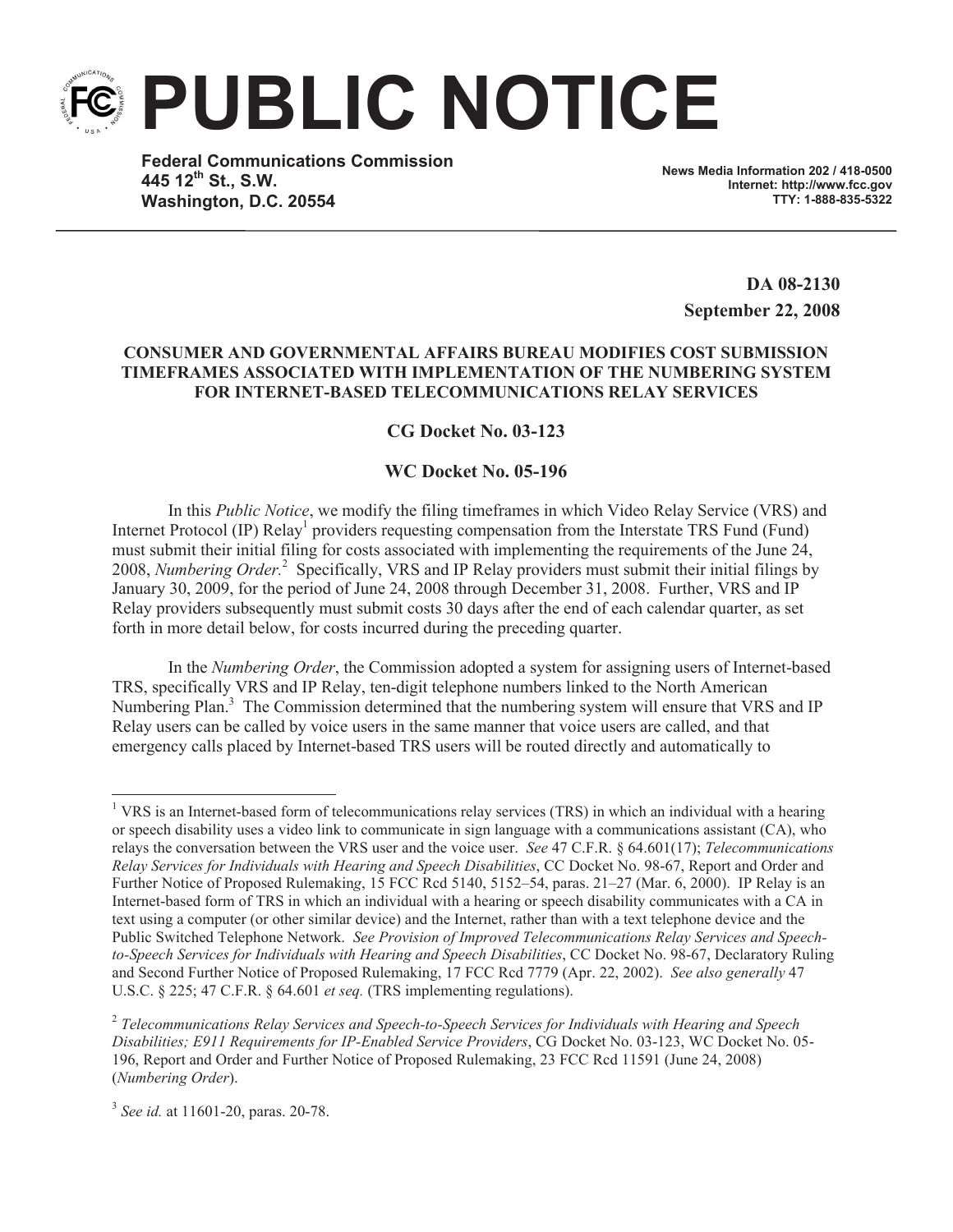appropriate emergency services authorities by the Internet-based TRS providers.<sup>4</sup> The Commission mandated that the new numbering and emergency call handling plan be implemented by December 31, 2008<sup>5</sup>

The Commission also determined that VRS and IP Relay providers could be compensated for their costs of implementing the mandates of the *Numbering Order*. <sup>6</sup> The Commission noted that although VRS and IP Relay providers presently are compensated based on a per-minute rate calculated pursuant to the Commission's rules, the providers' additional costs necessary to implement the numbering and emergency call handling requirements have not been factored into the present compensation rates.<sup>7</sup> The Commission therefore concluded that it would "compensate these costs separately from the other costs presently encompassed by the per-minute compensation rates."<sup>8</sup> The Commission directed that VRS and IP Relay providers seeking compensation for their actual reasonable costs of complying with the new requirements in the *Numbering Order* submit to the Fund administrator (currently, the National Exchange Carrier Association) reasonably detailed explanations of those costs.<sup>9</sup> The Commission further directed that those costs be submitted to the Fund administrator every three months, beginning three months after the release date of the *Numbering Order*, for the costs actually incurred during the prior three-month period.<sup>10</sup> By these terms of the *Numbering Order,* which was released on June 24, 2008, the initial submission of those costs would be due September 24, 2008.

In order to allow sufficient time for providers to prepare their filings upon the close of the cost reporting period, we recognize that it is appropriate to afford providers additional time to report their costs. Accordingly, and in order to ensure that providers' filings include costs that are incurred up to and including the final date of the reporting period, we modify the reporting timeframes to allow providers an additional 30 days to file their costs after the end of a reporting period. In addition, for administrative convenience, we conform the three-month reporting periods to calendar quarters. Finally, because these cost submissions constitute new information collections subject to the Paperwork Reduction Act of 1995 (PRA), Public Law 104-13, this requirement cannot go into effect until the Office of Management and Budget approves the collections under the PRA and the Commission publishes a notice in the Federal Register announcing such approval and the relevant effective date(s). In order to afford time for the Commission to receive and publish PRA approval to be received and announced, we extend the initial filing deadline until January 30, 2009. In other words, the first cost submissions to the Fund administrator must be filed by January 30, 2009, and will cover the period from the release date of the *Numbering Order,* June 24, 2008 through December 31, 2008. Subsequent reports will be due 30 days after the close of each calendar quarter.

 $10 \; Id.$ 

<sup>4</sup> *Id.* at 11592-93, para. 1.

<sup>5</sup> *Id.* at 11593, 11628, paras. 1, 102.

<sup>6</sup> *Id.* at 11626-27, paras. 96-101.

<sup>7</sup> *Id.* at 11626, paras. 96-98.

<sup>8</sup> *Id.* at para. 98; *see also id.* at 11645-66, paras. 147-49 (seeking comment on whether, and to what extent, costs should be passed on to the Internet-based TRS users, rather than paid for by the Fund).

<sup>&</sup>lt;sup>9</sup> *Id.* at 11626-27, para. 99.